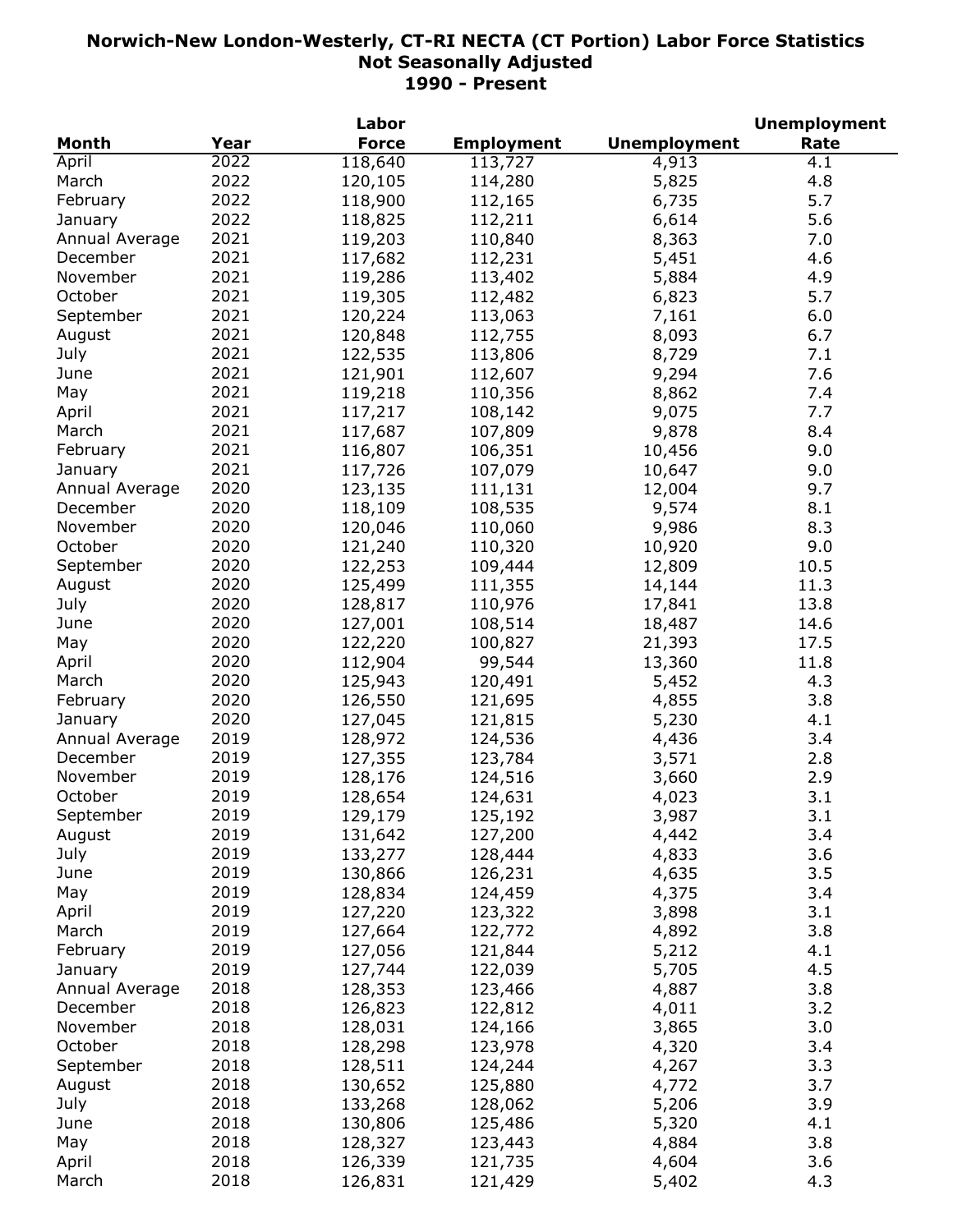|                |      | Labor        |                   |                     | <b>Unemployment</b> |
|----------------|------|--------------|-------------------|---------------------|---------------------|
| <b>Month</b>   | Year | <b>Force</b> | <b>Employment</b> | <b>Unemployment</b> | Rate                |
| February       | 2018 | 126,250      | 120,339           | 5,911               | 4.7                 |
| January        | 2018 | 126,099      | 120,023           | 6,076               | 4.8                 |
| Annual Average | 2017 | 128,673      | 123,171           | 5,502               | 4.3                 |
| December       | 2017 | 126,184      | 121,617           | 4,567               | 3.6                 |
| November       | 2017 | 127,556      | 122,969           | 4,587               | 3.6                 |
| October        | 2017 | 128,103      | 123,125           | 4,978               | 3.9                 |
| September      | 2017 | 128,809      | 123,719           | 5,090               | 4.0                 |
| August         | 2017 | 131,081      | 125,546           | 5,535               | 4.2                 |
| July           | 2017 | 133,168      | 127,303           | 5,865               | 4.4                 |
| June           | 2017 | 131,116      | 125,421           | 5,695               | 4.3                 |
| May            | 2017 | 128,950      | 123,352           | 5,598               | 4.3                 |
| April          | 2017 | 127,588      | 122,397           | 5,191               | 4.1                 |
| March          | 2017 | 127,710      | 121,916           | 5,794               | 4.5                 |
| February       | 2017 | 126,580      | 120,148           | 6,432               | 5.1                 |
| January        | 2017 | 127,236      | 120,539           | 6,697               | 5.3                 |
|                | 2016 |              |                   |                     | 4.9                 |
| Annual Average |      | 125,584      | 119,424           | 6,160               |                     |
| December       | 2016 | 124,389      | 119,333           | 5,056               | 4.1                 |
| November       | 2016 | 125,510      | 120,506           | 5,004               | 4.0                 |
| October        | 2016 | 125,616      | 119,972           | 5,644               | 4.5                 |
| September      | 2016 | 125,908      | 120,165           | 5,743               | 4.6                 |
| August         | 2016 | 128,266      | 122,085           | 6,181               | 4.8                 |
| July           | 2016 | 129,997      | 123,547           | 6,450               | 5.0                 |
| June           | 2016 | 127,669      | 121,126           | 6,543               | 5.1                 |
| May            | 2016 | 125,442      | 119,334           | 6,108               | 4.9                 |
| April          | 2016 | 123,621      | 117,795           | 5,826               | 4.7                 |
| March          | 2016 | 123,966      | 117,152           | 6,814               | 5.5                 |
| February       | 2016 | 123,022      | 115,869           | 7,153               | 5.8                 |
| January        | 2016 | 123,600      | 116,198           | 7,402               | 6.0                 |
| Annual Average | 2015 | 125,780      | 118,280           | 7,500               | 6.0                 |
| December       | 2015 | 123,346      | 117,043           | 6,303               | 5.1                 |
| November       | 2015 | 124,270      | 117,779           | 6,491               | 5.2                 |
| October        | 2015 | 125,031      | 118,229           | 6,802               | 5.4                 |
| September      | 2015 | 125,808      | 118,956           | 6,852               | 5.4                 |
| August         | 2015 | 128,358      | 120,999           | 7,359               | 5.7                 |
| July           | 2015 | 129,496      | 121,657           | 7,839               | 6.1                 |
| June           | 2015 | 128,568      | 120,811           | 7,757               | 6.0                 |
| May            | 2015 | 126,927      | 119,167           | 7,760               | 6.1                 |
| April          | 2015 | 124,340      | 116,966           | 7,374               | 5.9                 |
| March          | 2015 | 124,365      | 116,376           | 7,989               | 6.4                 |
| February       | 2015 | 124,049      | 115,493           | 8,556               | 6.9                 |
| January        | 2015 | 124,802      | 115,887           | 8,915               | 7.1                 |
| Annual Average | 2014 | 126,223      | 117,480           | 8,743               | 6.9                 |
| December       | 2014 | 123,690      | 116,396           | 7,294               | 5.9                 |
| November       | 2014 | 125,037      | 117,247           | 7,790               | 6.2                 |
| October        | 2014 | 125,865      | 117,858           | 8,007               | 6.4                 |
| September      | 2014 | 126,426      | 118,284           | 8,142               | 6.4                 |
| August         | 2014 |              |                   |                     | 6.9                 |
|                |      | 129,422      | 120,472           | 8,950               |                     |
| July           | 2014 | 130,645      | 121,327           | 9,318               | 7.1                 |
| June           | 2014 | 128,935      | 119,956           | 8,979               | 7.0                 |
| May            | 2014 | 127,051      | 118,196           | 8,855               | 7.0                 |
| April          | 2014 | 124,126      | 116,025           | 8,101               | 6.5                 |
| March          | 2014 | 124,785      | 115,250           | 9,535               | 7.6                 |
| February       | 2014 | 124,088      | 114,161           | 9,927               | 8.0                 |
| January        | 2014 | 124,609      | 114,588           | 10,021              | 8.0                 |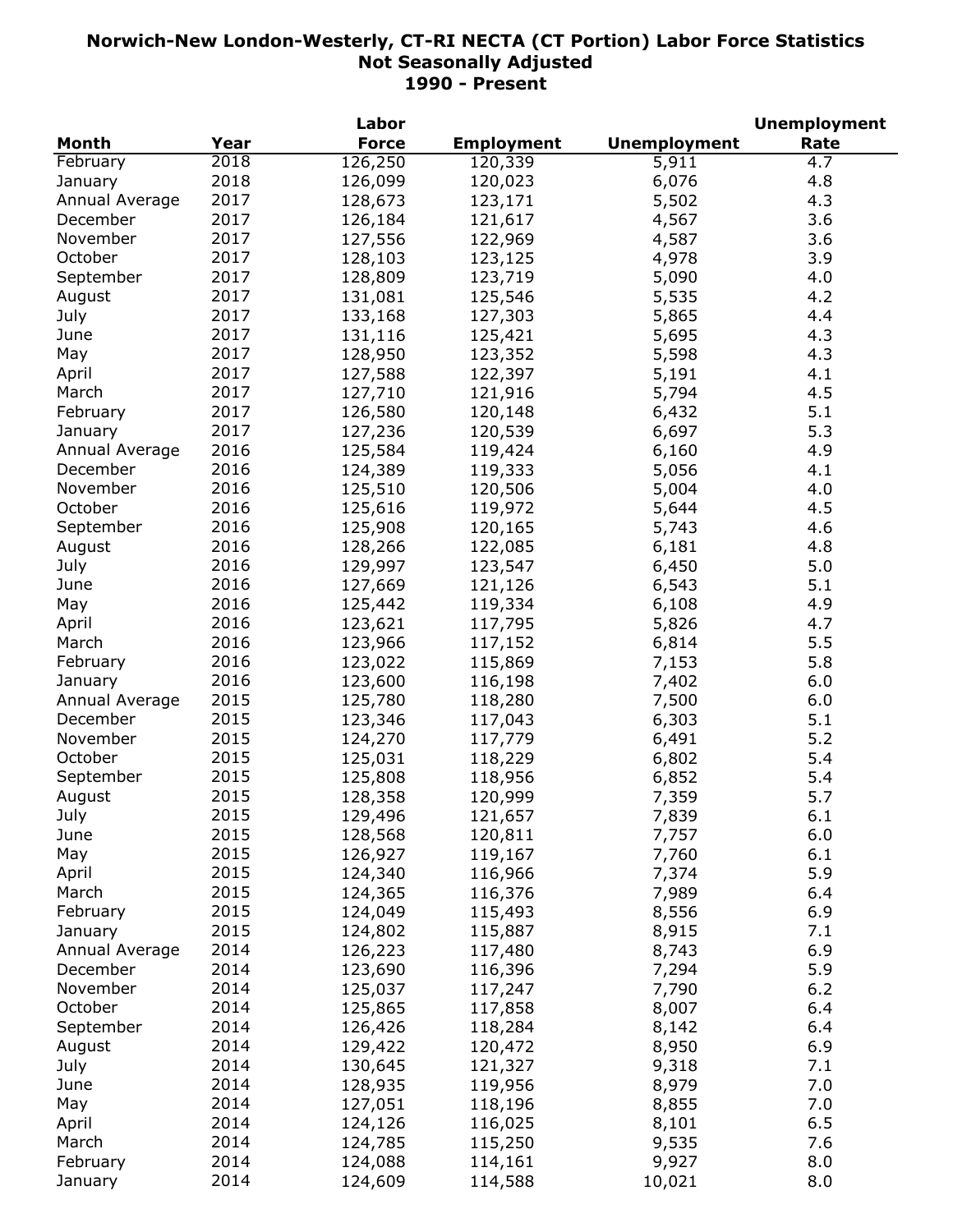|                |      | Labor        |                   |                     | <b>Unemployment</b> |
|----------------|------|--------------|-------------------|---------------------|---------------------|
| <b>Month</b>   | Year | <b>Force</b> | <b>Employment</b> | <b>Unemployment</b> | Rate                |
| Annual Average | 2013 | 126,695      | 116,009           | 10,686              | 8.4                 |
| December       | 2013 | 124,269      | 114,861           | 9,408               | 7.6                 |
| November       | 2013 | 124,812      | 115,355           | 9,457               | 7.6                 |
| October        | 2013 | 125,548      | 115,202           | 10,346              | 8.2                 |
| September      | 2013 | 127,341      | 117,037           | 10,304              | 8.1                 |
| August         | 2013 | 129,352      | 118,674           | 10,678              | 8.3                 |
| July           | 2013 | 131,222      | 119,992           | 11,230              | 8.6                 |
| June           | 2013 | 129,443      | 118,071           | 11,372              | 8.8                 |
| May            | 2013 | 127,661      | 116,784           | 10,877              | 8.5                 |
| April          | 2013 | 124,841      | 114,706           | 10,135              | 8.1                 |
| March          | 2013 |              |                   |                     |                     |
|                |      | 124,881      | 114,059           | 10,822              | 8.7                 |
| February       | 2013 | 124,753      | 113,382           | 11,371              | 9.1                 |
| January        | 2013 | 126,217      | 113,986           | 12,231              | 9.7                 |
| Annual Average | 2012 | 129,058      | 117,693           | 11,365              | 8.8                 |
| December       | 2012 | 125,497      | 114,772           | 10,725              | 8.5                 |
| November       | 2012 | 126,224      | 115,766           | 10,458              | 8.3                 |
| October        | 2012 | 127,865      | 116,812           | 11,053              | 8.6                 |
| September      | 2012 | 128,255      | 117,428           | 10,827              | 8.4                 |
| August         | 2012 | 130,092      | 118,486           | 11,606              | 8.9                 |
| July           | 2012 | 132,177      | 120,075           | 12,102              | 9.2                 |
| June           | 2012 | 131,717      | 119,875           | 11,842              | 9.0                 |
| May            | 2012 | 130,938      | 119,574           | 11,364              | 8.7                 |
| April          | 2012 | 128,742      | 117,702           | 11,040              | 8.6                 |
| March          | 2012 | 128,452      | 117,071           | 11,381              | 8.9                 |
| February       | 2012 | 129,038      | 117,158           | 11,880              | 9.2                 |
| January        | 2012 | 129,691      | 117,593           | 12,098              | 9.3                 |
| Annual Average | 2011 | 132,457      | 120,344           | 12,113              | 9.1                 |
| December       | 2011 | 130,038      | 119,192           | 10,846              | 8.3                 |
| November       | 2011 | 131,465      | 120,577           | 10,888              | 8.3                 |
| October        | 2011 | 132,030      | 120,463           | 11,567              | 8.8                 |
| September      | 2011 | 132,837      | 120,924           | 11,913              | 9.0                 |
| August         | 2011 | 134,775      | 122,459           | 12,316              | 9.1                 |
| July           | 2011 | 136,017      | 123,353           | 12,664              | 9.3                 |
| June           | 2011 | 134,978      | 122,388           | 12,590              | 9.3                 |
| May            | 2011 | 133,169      | 121,002           | 12,167              | 9.1                 |
|                | 2011 |              |                   |                     | 8.9                 |
| April<br>March | 2011 | 131,122      | 119,507           | 11,615              |                     |
|                |      | 130,922      | 118,555           | 12,367              | 9.4                 |
| February       | 2011 | 130,608      | 117,586           | 13,022              | 10.0                |
| January        | 2011 | 131,525      | 118,126           | 13,399              | 10.2                |
| Annual Average | 2010 | 133,310      | 120,663           | 12,647              | 9.5                 |
| December       | 2010 | 131,221      | 119,222           | 11,999              | 9.1                 |
| November       | 2010 | 132,847      | 120,276           | 12,571              | 9.5                 |
| October        | 2010 | 133,524      | 121,027           | 12,497              | 9.4                 |
| September      | 2010 | 134,710      | 122,205           | 12,505              | 9.3                 |
| August         | 2010 | 137,043      | 124,104           | 12,939              | 9.4                 |
| July           | 2010 | 137,514      | 124,343           | 13,171              | 9.6                 |
| June           | 2010 | 135,575      | 122,875           | 12,700              | 9.4                 |
| May            | 2010 | 133,979      | 121,430           | 12,549              | 9.4                 |
| April          | 2010 | 131,948      | 119,716           | 12,232              | 9.3                 |
| March          | 2010 | 130,780      | 118,007           | 12,773              | 9.8                 |
| February       | 2010 | 130,067      | 117,157           | 12,910              | 9.9                 |
| January        | 2010 | 130,510      | 117,596           | 12,914              | 9.9                 |
| Annual Average | 2009 | 140,477      | 129,441           | 11,036              | 7.9                 |
| December       | 2009 | 137,479      | 126,130           | 11,349              | 8.3                 |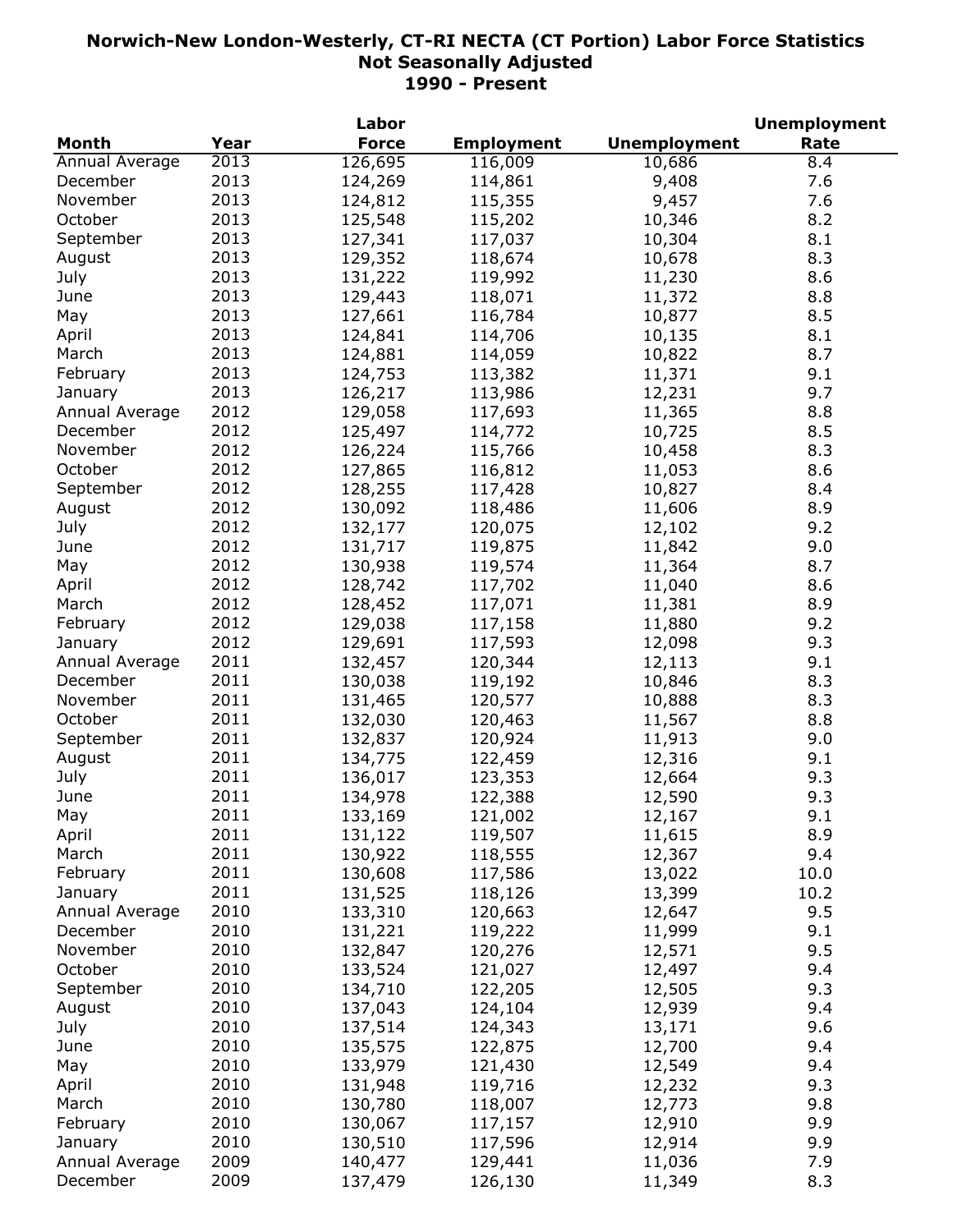|                |      | Labor        |                   |                     | <b>Unemployment</b> |
|----------------|------|--------------|-------------------|---------------------|---------------------|
| <b>Month</b>   | Year | <b>Force</b> | <b>Employment</b> | <b>Unemployment</b> | Rate                |
| November       | 2009 | 139,695      | 128,386           | 11,309              | 8.1                 |
| October        | 2009 | 140,736      | 129,375           | 11,361              | 8.1                 |
| September      | 2009 | 140,637      | 129,379           | 11,258              | 8.0                 |
| August         | 2009 | 143,907      | 132,541           | 11,366              | 7.9                 |
| July           | 2009 | 145,890      | 134,514           | 11,376              | 7.8                 |
| June           | 2009 | 143,183      | 131,953           | 11,230              | 7.8                 |
| May            | 2009 | 140,786      | 130,180           | 10,606              | 7.5                 |
| April          | 2009 | 138,305      | 128,239           | 10,066              | 7.3                 |
| March          | 2009 | 138,588      | 127,929           | 10,659              | 7.7                 |
| February       | 2009 | 137,899      |                   |                     | 8.0                 |
|                | 2009 |              | 126,832           | 11,067              | 7.8                 |
| January        |      | 138,624      | 127,839           | 10,785              |                     |
| Annual Average | 2008 | 139,865      | 132,286           | 7,579               | 5.4                 |
| December       | 2008 | 138,835      | 130,088           | 8,747               | 6.3                 |
| November       | 2008 | 139,981      | 131,584           | 8,397               | 6.0                 |
| October        | 2008 | 141,033      | 132,989           | 8,044               | 5.7                 |
| September      | 2008 | 140,864      | 132,831           | 8,033               | 5.7                 |
| August         | 2008 | 143,821      | 135,556           | 8,265               | 5.7                 |
| July           | 2008 | 145,010      | 136,890           | 8,120               | 5.6                 |
| June           | 2008 | 142,539      | 134,792           | 7,747               | 5.4                 |
| May            | 2008 | 140,682      | 133,519           | 7,163               | 5.1                 |
| April          | 2008 | 137,280      | 131,254           | 6,026               | 4.4                 |
| March          | 2008 | 135,616      | 128,995           | 6,621               | 4.9                 |
| February       | 2008 | 135,667      | 128,905           | 6,762               | 5.0                 |
| January        | 2008 | 137,056      | 130,028           | 7,028               | 5.1                 |
| Annual Average | 2007 | 137,630      | 131,826           | 5,804               | 4.2                 |
| December       | 2007 | 136,632      | 130,836           | 5,796               | 4.2                 |
| November       | 2007 | 137,551      | 131,859           | 5,692               | 4.1                 |
| October        | 2007 | 137,826      | 132,266           | 5,560               | 4.0                 |
| September      | 2007 | 138,594      | 132,892           | 5,702               | 4.1                 |
| August         | 2007 | 141,301      | 135,394           | 5,907               | 4.2                 |
| July           | 2007 | 141,927      | 135,753           | 6,174               | 4.4                 |
| June           | 2007 | 139,236      | 133,405           | 5,831               | 4.2                 |
| May            | 2007 | 137,054      | 131,545           | 5,509               | 4.0                 |
| April          | 2007 | 134,702      | 129,579           | 5,123               | 3.8                 |
| March          | 2007 | 135,894      | 130,259           | 5,635               | 4.1                 |
| February       | 2007 | 134,823      |                   |                     | 4.6                 |
|                | 2007 | 136,028      | 128,666           | 6,157               | 4.8                 |
| January        | 2006 |              | 129,463           | 6,565               |                     |
| Annual Average |      | 136,122      | 130,403           | 5,719               | 4.2                 |
| December       | 2006 | 135,845      | 130,809           | 5,036               | 3.7                 |
| November       | 2006 | 135,704      | 130,543           | 5,161               | 3.8                 |
| October        | 2006 | 135,781      | 130,834           | 4,947               | 3.6                 |
| September      | 2006 | 136,240      | 130,753           | 5,487               | 4.0                 |
| August         | 2006 | 140,021      | 134,122           | 5,899               | 4.2                 |
| July           | 2006 | 140,506      | 134,312           | 6,194               | 4.4                 |
| June           | 2006 | 137,579      | 131,560           | 6,019               | 4.4                 |
| May            | 2006 | 136,034      | 130,209           | 5,825               | 4.3                 |
| April          | 2006 | 134,638      | 129,152           | 5,486               | 4.1                 |
| March          | 2006 | 133,441      | 127,529           | 5,912               | 4.4                 |
| February       | 2006 | 133,424      | 127,134           | 6,290               | 4.7                 |
| January        | 2006 | 134,248      | 127,879           | 6,369               | 4.7                 |
| Annual Average | 2005 | 134,446      | 128,446           | 6,000               | 4.5                 |
| December       | 2005 | 134,411      | 129,122           | 5,289               | 3.9                 |
| November       | 2005 | 134,479      | 128,660           | 5,819               | 4.3                 |
| October        | 2005 | 134,943      | 129,465           | 5,478               | 4.1                 |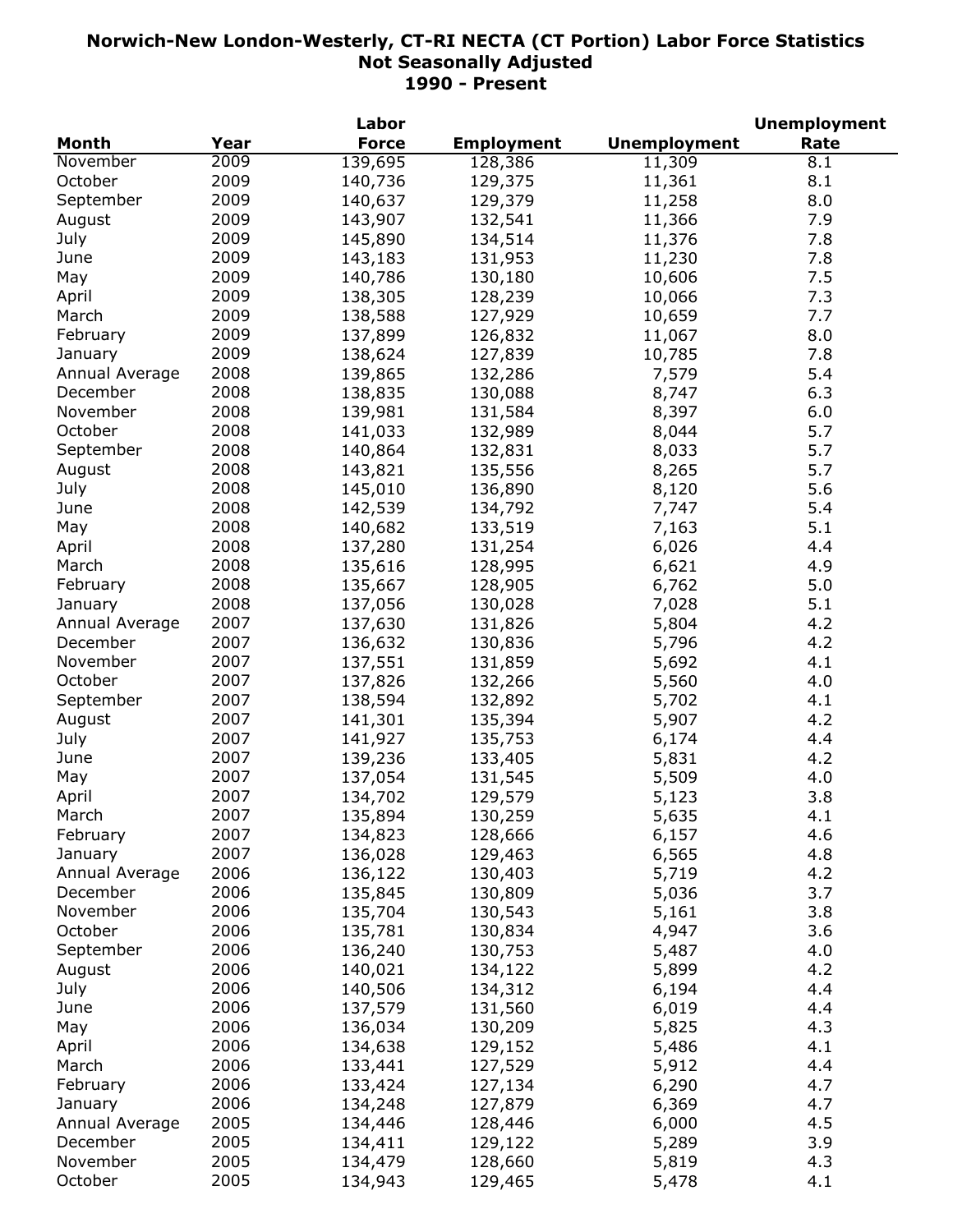|                |      | Labor        |                   |                     | <b>Unemployment</b> |
|----------------|------|--------------|-------------------|---------------------|---------------------|
| <b>Month</b>   | Year | <b>Force</b> | <b>Employment</b> | <b>Unemployment</b> | Rate                |
| September      | 2005 | 135,347      | 129,434           | 5,913               | 4.4                 |
| August         | 2005 | 138,918      | 132,791           | 6,127               | 4.4                 |
| July           | 2005 | 139,135      | 132,653           | 6,482               | 4.7                 |
| June           | 2005 | 135,950      | 129,584           | 6,366               | 4.7                 |
| May            | 2005 | 134,374      | 128,411           | 5,963               | 4.4                 |
| April          | 2005 | 132,533      | 126,969           | 5,564               | 4.2                 |
| March          | 2005 | 131,693      | 125,609           | 6,084               | 4.6                 |
| February       | 2005 | 130,518      | 124,048           | 6,470               | 5.0                 |
| January        | 2005 | 131,053      | 124,609           | 6,444               | 4.9                 |
| Annual Average | 2004 | 132,353      | 126,158           | 6,195               | 4.7                 |
| December       | 2004 | 131,279      | 126,062           | 5,217               | 4.0                 |
| November       | 2004 |              |                   |                     |                     |
|                |      | 131,719      | 126,188           | 5,531               | 4.2                 |
| October        | 2004 | 131,348      | 125,807           | 5,541               | 4.2                 |
| September      | 2004 | 132,492      | 126,754           | 5,738               | 4.3                 |
| August         | 2004 | 135,690      | 129,522           | 6,168               | 4.5                 |
| July           | 2004 | 137,399      | 130,730           | 6,669               | 4.9                 |
| June           | 2004 | 134,570      | 127,870           | 6,700               | 5.0                 |
| May            | 2004 | 132,263      | 125,960           | 6,303               | 4.8                 |
| April          | 2004 | 130,135      | 124,298           | 5,837               | 4.5                 |
| March          | 2004 | 129,988      | 123,288           | 6,700               | 5.2                 |
| February       | 2004 | 130,278      | 123,523           | 6,755               | 5.2                 |
| January        | 2004 | 131,065      | 123,889           | 7,176               | 5.5                 |
| Annual Average | 2003 | 133,028      | 126,486           | 6,542               | 4.9                 |
| December       | 2003 | 131,108      | 125,498           | 5,610               | 4.3                 |
| November       | 2003 | 132,028      | 125,814           | 6,214               | 4.7                 |
| October        | 2003 | 132,414      | 126,289           | 6,125               | 4.6                 |
| September      | 2003 | 132,991      | 126,599           | 6,392               | 4.8                 |
| August         | 2003 | 136,391      | 129,593           | 6,798               | 5.0                 |
| July           | 2003 | 137,723      | 130,537           | 7,186               | 5.2                 |
| June           | 2003 | 136,164      | 128,974           | 7,190               | 5.3                 |
| May            | 2003 | 133,138      | 126,566           | 6,572               | 4.9                 |
| April          | 2003 | 131,214      | 125,011           | 6,203               | 4.7                 |
| March          | 2003 | 130,987      | 124,479           | 6,508               | 5.0                 |
| February       | 2003 | 131,009      | 124,218           | 6,791               | 5.2                 |
| January        | 2003 | 131,164      | 124,255           | 6,909               | 5.3                 |
| Annual Average | 2002 | 131,040      | 125,860           | 5,180               | 4.0                 |
| December       | 2002 | 130,236      | 124,781           | 5,455               | 4.2                 |
| November       | 2002 | 131,532      | 125,711           | 5,821               | 4.4                 |
| October        | 2002 | 132,101      | 126,614           | 5,487               | 4.2                 |
| September      | 2002 | 132,221      | 126,891           | 5,330               | 4.0                 |
| August         | 2002 | 135,930      | 130,207           | 5,723               | 4.2                 |
|                | 2002 |              | 130,549           |                     | 4.4                 |
| July           | 2002 | 136,548      |                   | 5,999               |                     |
| June           |      | 132,055      | 126,464           | 5,591               | 4.2                 |
| May            | 2002 | 130,094      | 125,197           | 4,897               | 3.8                 |
| April          | 2002 | 128,132      | 123,610           | 4,522               | 3.5                 |
| March          | 2002 | 128,427      | 124,005           | 4,422               | 3.4                 |
| February       | 2002 | 127,820      | 123,419           | 4,401               | 3.4                 |
| January        | 2002 | 127,382      | 122,869           | 4,513               | 3.5                 |
| Annual Average | 2001 | 125,567      | 122,323           | 3,244               | 2.6                 |
| December       | 2001 | 127,867      | 124,826           | 3,041               | 2.4                 |
| November       | 2001 | 127,797      | 124,593           | 3,204               | 2.5                 |
| October        | 2001 | 128,041      | 125,003           | 3,038               | 2.4                 |
| September      | 2001 | 126,568      | 123,532           | 3,036               | 2.4                 |
| August         | 2001 | 128,893      | 125,420           | 3,473               | 2.7                 |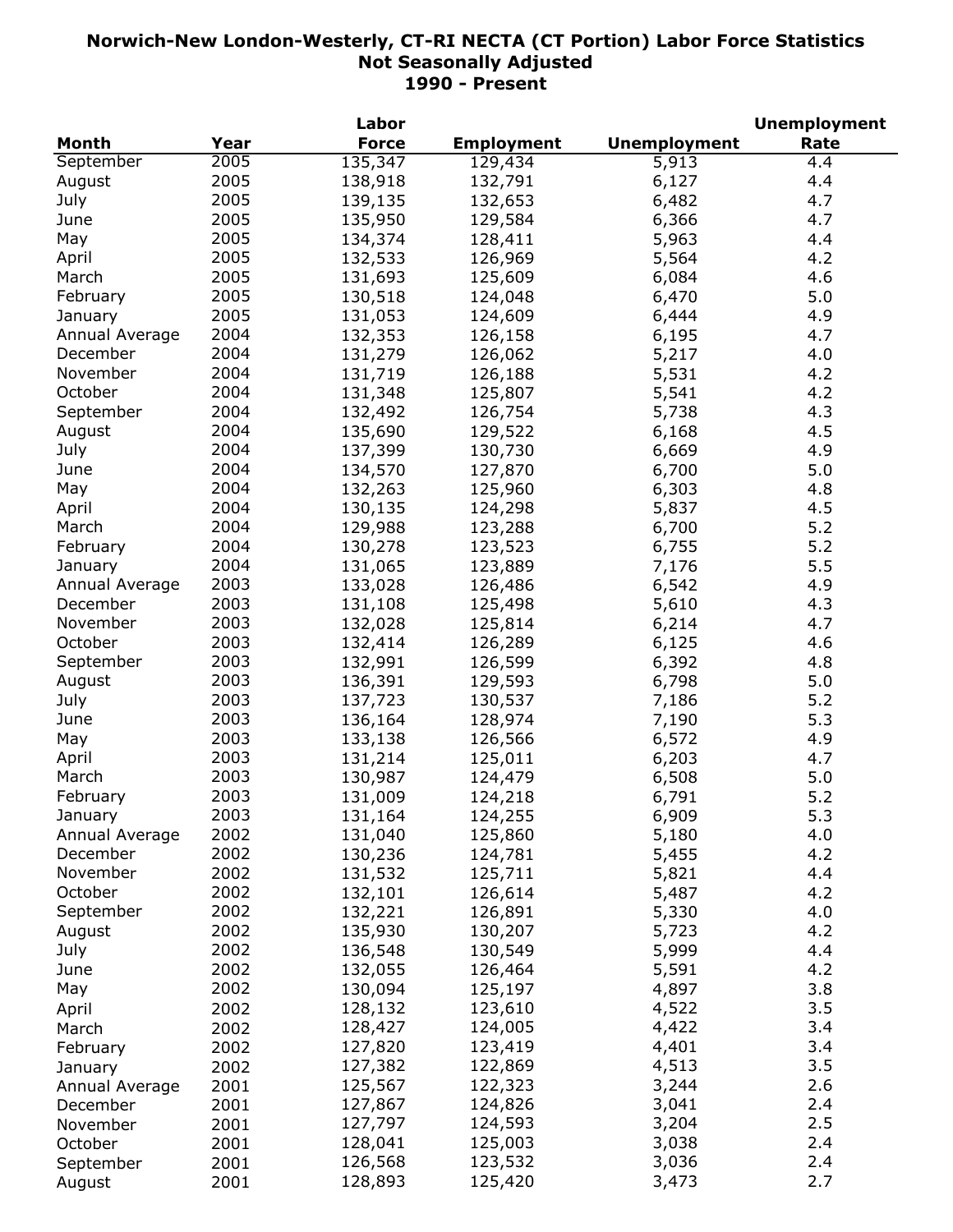|                |      | Labor        |                   |                     | <b>Unemployment</b> |
|----------------|------|--------------|-------------------|---------------------|---------------------|
| <b>Month</b>   | Year | <b>Force</b> | <b>Employment</b> | <b>Unemployment</b> | Rate                |
| July           | 2001 | 129,924      | 126,082           | 3,842               | 3.0                 |
| June           | 2001 | 125,922      | 122,338           | 3,584               | 2.8                 |
| May            | 2001 | 123,627      | 120,583           | 3,044               | 2.5                 |
| April          | 2001 | 122,350      | 119,480           | 2,870               | 2.3                 |
| March          | 2001 | 121,829      | 118,714           | 3,115               | 2.6                 |
| February       | 2001 | 121,693      | 118,415           | 3,278               | 2.7                 |
| January        | 2001 | 122,288      | 118,888           | 3,400               | 2.8                 |
| Annual Average | 2000 | 123,931      | 121,317           | 2,614               | 2.1                 |
| December       | 2000 | 122,214      | 120,351           | 1,863               | 1.5                 |
| November       | 2000 | 122,406      | 120,299           | 2,107               | 1.7                 |
| October        | 2000 | 122,851      | 120,839           | 2,012               | 1.6                 |
|                |      | 122,362      | 120,110           | 2,252               | 1.8                 |
| September      | 2000 |              |                   |                     |                     |
| August         | 2000 | 128,412      | 125,735           | 2,677               | 2.1                 |
| July           | 2000 | 129,446      | 126,469           | 2,977               | 2.3                 |
| June           | 2000 | 126,417      | 123,547           | 2,870               | 2.3                 |
| May            | 2000 | 124,282      | 121,703           | 2,579               | 2.1                 |
| April          | 2000 | 122,628      | 120,318           | 2,310               | 1.9                 |
| March          | 2000 | 122,151      | 119,321           | 2,830               | 2.3                 |
| February       | 2000 | 121,602      | 118,201           | 3,401               | 2.8                 |
| January        | 2000 | 122,394      | 118,909           | 3,485               | 2.8                 |
| Annual Average | 1999 | 126,517      | 123,237           | 3,280               | 2.6                 |
| December       | 1999 | 125,758      | 123,416           | 2,342               | 1.9                 |
| November       | 1999 | 125,998      | 123,245           | 2,753               | 2.2                 |
| October        | 1999 | 126,470      | 123,733           | 2,737               | 2.2                 |
| September      | 1999 | 126,225      | 123,139           | 3,086               | 2.4                 |
| August         | 1999 | 130,504      | 127,154           | 3,350               | 2.6                 |
| July           | 1999 | 130,980      | 127,099           | 3,881               | 3.0                 |
| June           | 1999 | 128,786      | 125,191           | 3,595               | 2.8                 |
| May            | 1999 | 126,301      | 123,157           | 3,144               | 2.5                 |
| April          | 1999 | 124,540      | 121,386           | 3,154               | 2.5                 |
| March          | 1999 | 124,040      | 120,694           | 3,346               | 2.7                 |
| February       | 1999 | 123,744      | 119,866           | 3,878               | 3.1                 |
| January        | 1999 | 124,854      | 120,764           | 4,090               | 3.3                 |
| Annual Average | 1998 | 125,649      | 120,906           | 4,743               | 3.8                 |
| December       | 1998 | 123,297      | 120,452           | 2,845               | 2.3                 |
| November       | 1998 | 124,228      | 120,815           | 3,413               | 2.7                 |
| October        | 1998 | 124,331      | 120,707           | 3,624               | 2.9                 |
| September      | 1998 | 125,489      | 121,356           | 4,133               | 3.3                 |
| August         | 1998 | 129,357      | 124,895           | 4,462               | 3.4                 |
| July           | 1998 | 130,336      | 125,124           | 5,212               | 4.0                 |
| June           | 1998 | 128,526      | 123,150           | 5,376               | 4.2                 |
|                | 1998 | 125,773      | 120,781           | 4,992               | 4.0                 |
| May            |      | 123,283      | 118,391           | 4,892               | 4.0                 |
| April          | 1998 |              |                   |                     | 4.5                 |
| March          | 1998 | 124,354      | 118,704           | 5,650               |                     |
| February       | 1998 | 123,898      | 117,865           | 6,033               | 4.9                 |
| January        | 1998 | 124,916      | 118,631           | 6,285               | 5.0                 |
| Annual Average | 1997 | 128,602      | 121,895           | 6,707               | 5.2                 |
| December       | 1997 | 125,384      | 120,276           | 5,108               | 4.1                 |
| November       | 1997 | 127,160      | 121,478           | 5,682               | 4.5                 |
| October        | 1997 | 127,716      | 121,712           | 6,004               | 4.7                 |
| September      | 1997 | 128,522      | 122,098           | 6,424               | 5.0                 |
| August         | 1997 | 133,304      | 126,558           | 6,746               | 5.1                 |
| July           | 1997 | 135,040      | 127,962           | 7,078               | 5.2                 |
| June           | 1997 | 132,744      | 125,255           | 7,489               | 5.6                 |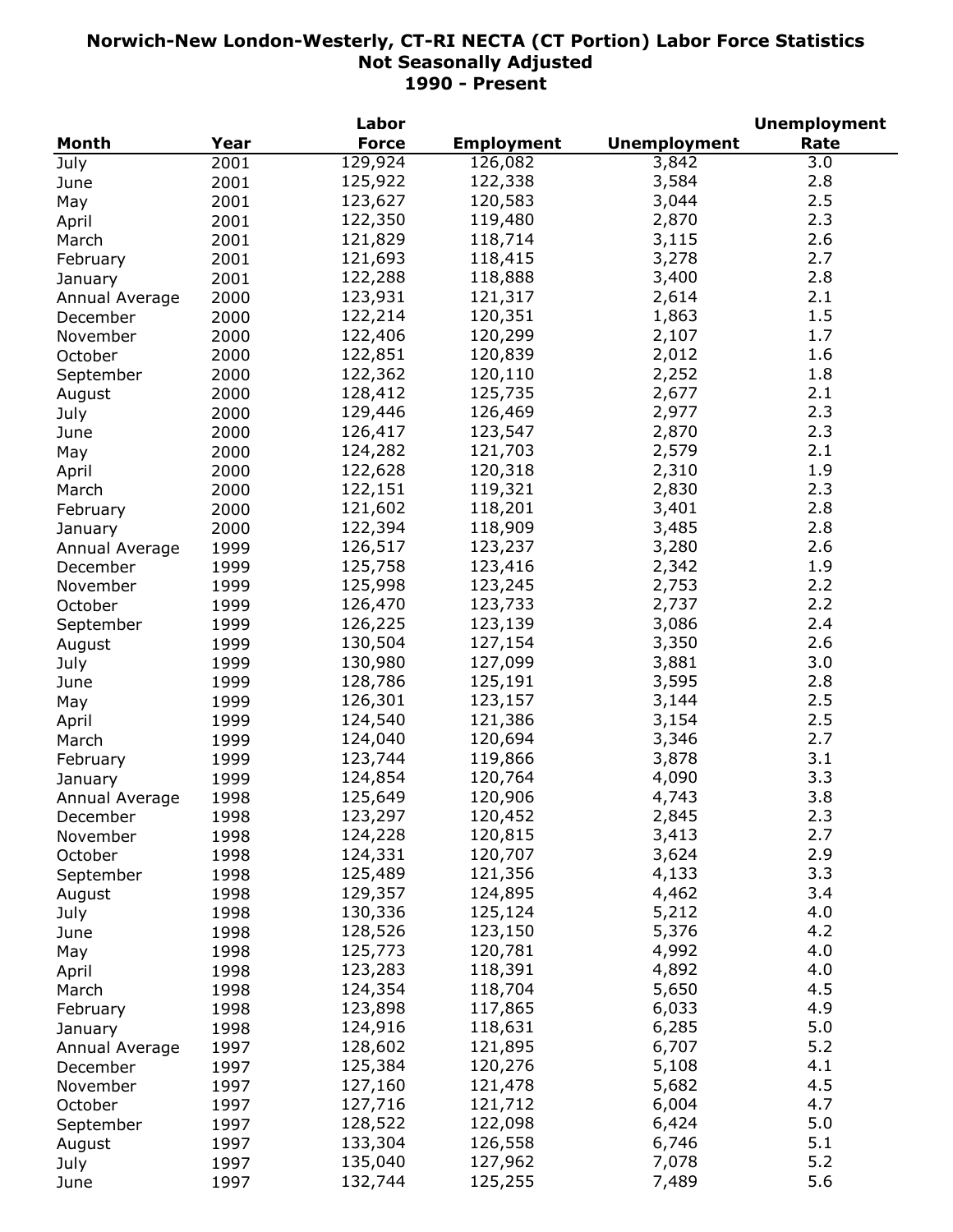|                |      | Labor        |                   |                     | <b>Unemployment</b> |
|----------------|------|--------------|-------------------|---------------------|---------------------|
| <b>Month</b>   | Year | <b>Force</b> | <b>Employment</b> | <b>Unemployment</b> | Rate                |
| May            | 1997 | 128,892      | 121,833           | 7,059               | 5.5                 |
| April          | 1997 | 126,224      | 120,043           | 6,181               | 4.9                 |
| March          | 1997 | 126,103      | 119,109           | 6,994               | 5.5                 |
| February       | 1997 | 125,587      | 118,020           | 7,567               | 6.0                 |
| January        | 1997 | 126,547      | 118,401           | 8,146               | 6.4                 |
| Annual Average | 1996 | 126,949      | 120,142           | 6,807               | 5.4                 |
| December       | 1996 | 126,302      | 119,565           | 6,737               | 5.3                 |
| November       | 1996 | 127,414      | 120,135           | 7,279               | 5.7                 |
| October        | 1996 | 128,937      | 121,964           | 6,973               | 5.4                 |
|                | 1996 | 125,858      | 119,133           | 6,725               | 5.3                 |
| September      | 1996 | 130,331      | 123,461           | 6,870               | 5.3                 |
| August         |      | 132,222      |                   |                     | 5.5                 |
| July           | 1996 |              | 124,916           | 7,306               |                     |
| June           | 1996 | 130,173      | 123,525           | 6,648               | 5.1                 |
| May            | 1996 | 127,386      | 120,832           | 6,554               | 5.1                 |
| April          | 1996 | 124,642      | 118,379           | 6,263               | 5.0                 |
| March          | 1996 | 123,791      | 117,412           | 6,379               | 5.2                 |
| February       | 1996 | 122,708      | 115,836           | 6,872               | 5.6                 |
| January        | 1996 | 123,617      | 116,545           | 7,072               | 5.7                 |
| Annual Average | 1995 | 126,526      | 120,089           | 6,437               | 5.1                 |
| December       | 1995 | 124,117      | 118,699           | 5,418               | 4.4                 |
| November       | 1995 | 125,413      | 119,604           | 5,809               | 4.6                 |
| October        | 1995 | 126,055      | 120,085           | 5,970               | 4.7                 |
| September      | 1995 | 126,813      | 120,311           | 6,502               | 5.1                 |
| August         | 1995 | 131,328      | 124,379           | 6,949               | 5.3                 |
| July           | 1995 | 132,502      | 125,022           | 7,480               | 5.6                 |
| June           | 1995 | 129,234      | 122,177           | 7,057               | 5.5                 |
| May            | 1995 | 125,925      | 119,509           | 6,416               | 5.1                 |
| April          | 1995 | 124,910      | 118,610           | 6,300               | 5.0                 |
| March          | 1995 | 124,383      | 118,288           | 6,095               | 4.9                 |
| February       | 1995 | 123,809      | 117,267           | 6,542               | 5.3                 |
| January        | 1995 | 123,824      | 117,113           | 6,711               | 5.4                 |
| Annual Average | 1994 | 125,803      | 119,289           | 6,514               | 5.2                 |
| December       | 1994 | 124,051      | 118,480           | 5,571               | 4.5                 |
| November       | 1994 | 124,852      | 118,801           | 6,051               | 4.8                 |
| October        | 1994 | 125,251      | 119,417           | 5,834               | 4.7                 |
| September      | 1994 | 125,797      | 119,542           | 6,255               | 5.0                 |
| August         | 1994 | 129,965      | 123,239           | 6,726               | 5.2                 |
| July           | 1994 | 130,814      | 123,677           | 7,137               | 5.5                 |
|                | 1994 | 129,675      | 122,676           | 6,999               | 5.4                 |
| June           | 1994 | 125,671      | 119,210           | 6,461               | 5.1                 |
| May            |      | 123,818      | 117,507           | 6,311               | 5.1                 |
| April          | 1994 |              |                   |                     | 5.2                 |
| March          | 1994 | 123,060      | 116,700           | 6,360               |                     |
| February       | 1994 | 123,185      | 116,118           | 7,067               | 5.7                 |
| January        | 1994 | 123,490      | 116,095           | 7,395               | 6.0                 |
| Annual Average | 1993 | 125,136      | 117,597           | 7,539               | 6.0                 |
| December       | 1993 | 123,064      | 116,937           | 6,127               | 5.0                 |
| November       | 1993 | 123,823      | 117,323           | 6,500               | 5.2                 |
| October        | 1993 | 124,721      | 118,117           | 6,604               | 5.3                 |
| September      | 1993 | 126,028      | 119,549           | 6,479               | 5.1                 |
| August         | 1993 | 129,849      | 122,759           | 7,090               | 5.5                 |
| July           | 1993 | 130,572      | 122,424           | 8,148               | $6.2$               |
| June           | 1993 | 127,982      | 119,909           | 8,073               | 6.3                 |
| May            | 1993 | 124,426      | 117,010           | 7,416               | 6.0                 |
| April          | 1993 | 122,942      | 115,149           | 7,793               | 6.3                 |